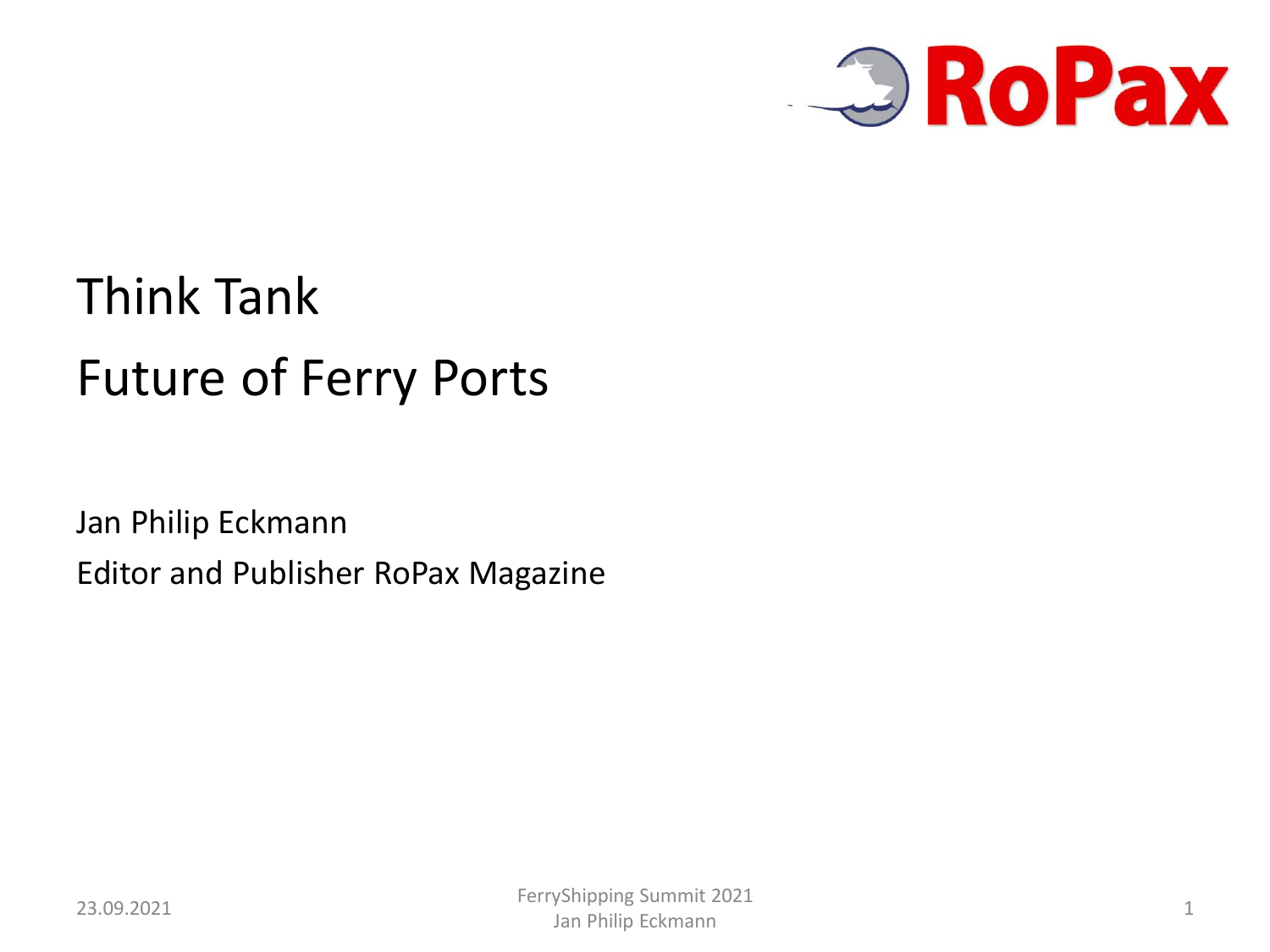

## Future of ferry ports

Main Challenges:

- Zero Emission
	- Production
	- Operation
- Digitalization / Automation
- Sustainable Growth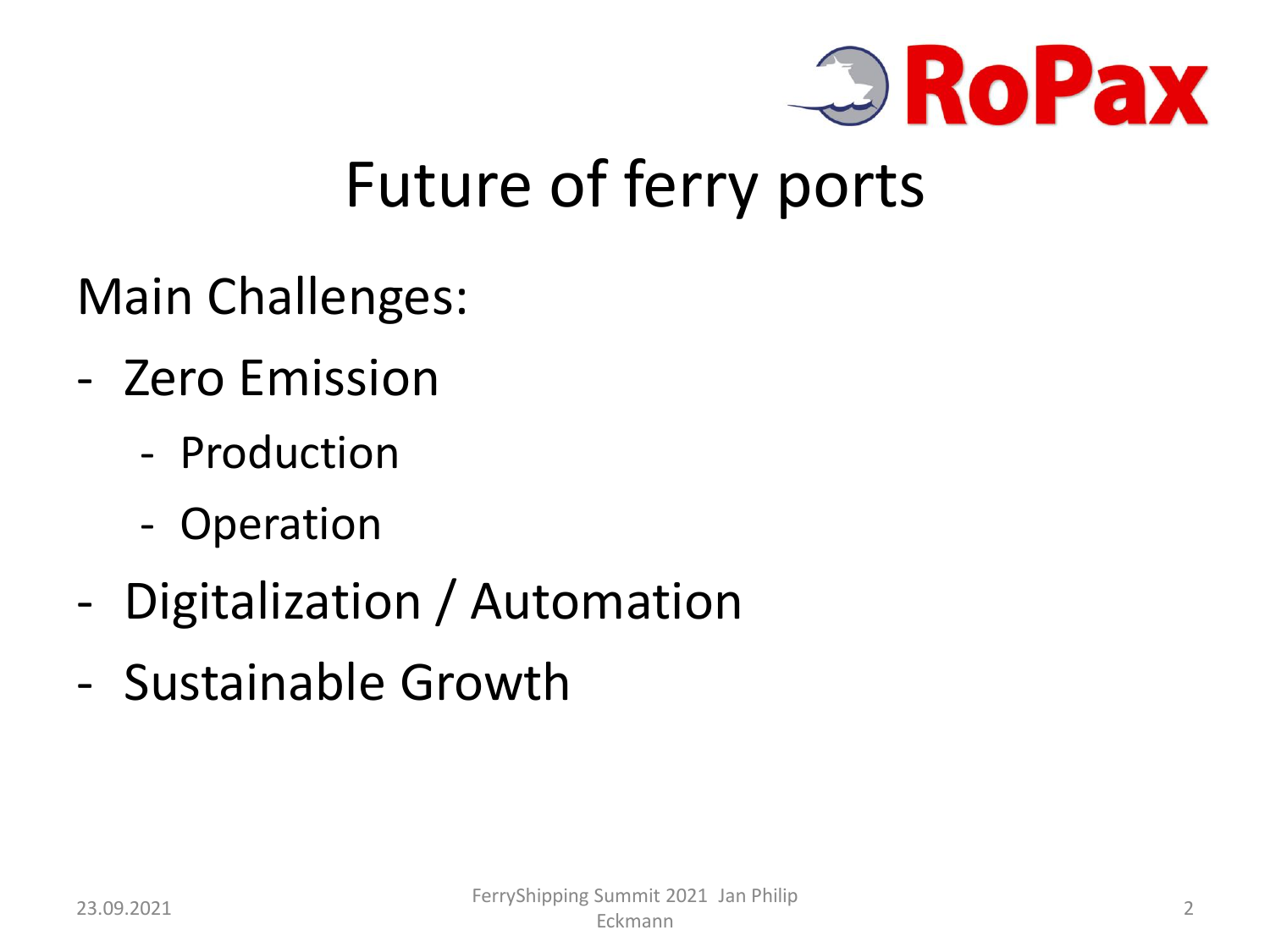

#### Zero Emission

#### Production of green energy

- 1. In the port by PV, Wind Mill or Air borne System
- 2. At sea by vessel operations , Wind Offshore Systems, Tide power stations

A new solar park in the Baltic's climatesmartest port





23.09.2021 FerryShipping Summit 2021 Jan Philip<br>Eckmann Eckmann 33 Port of Trelleborg, Port of Kiel, Grimaldi, Sky Sails, Ocean Energy Europe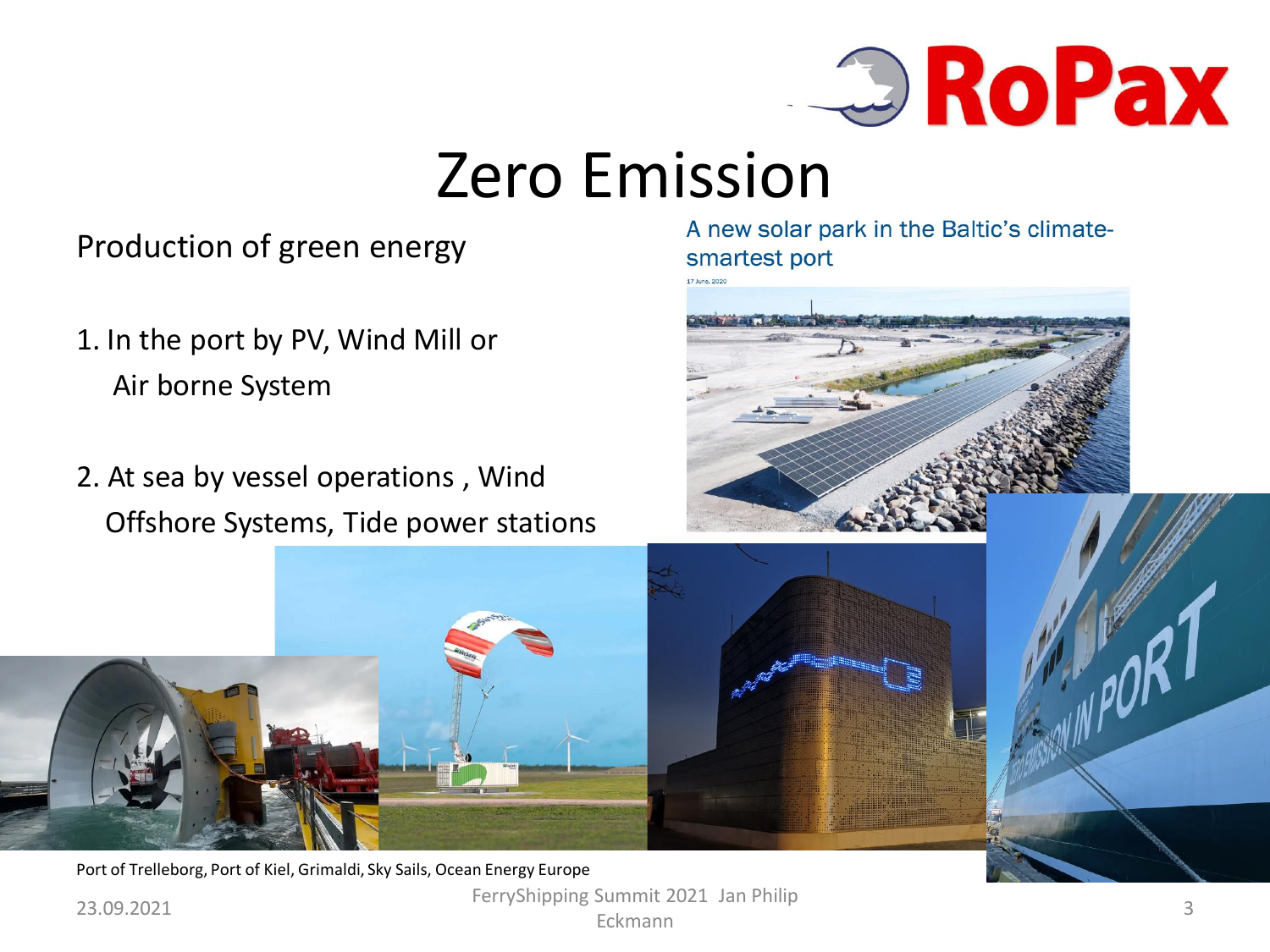

### Zero Emission

Port Handling Operations:

- Tug Master with Hydrogen (PSA Antwerp, Port of Valencia at Grimaldi Vessels)
- Electric Tug Master
- Hydrogen Reach Stacker
- Electric Forklift and Container Spreader







The Port of València will be the first port in Europe to incorporate hydrogen technologies to reduce the environmental impact of its operations

Terberg, Kion Group - STILL, Kalmar, Hyster

23.09.2021 FerryShipping Summit 2021 Jan Philip<br>Eckmann Eckmann **Album** 4 and 1997 and 1997 and 1998 and 1998 and 1998 and 1998 and 1998 and 1998 and 1998 and 1998 and 19<br>Eckmann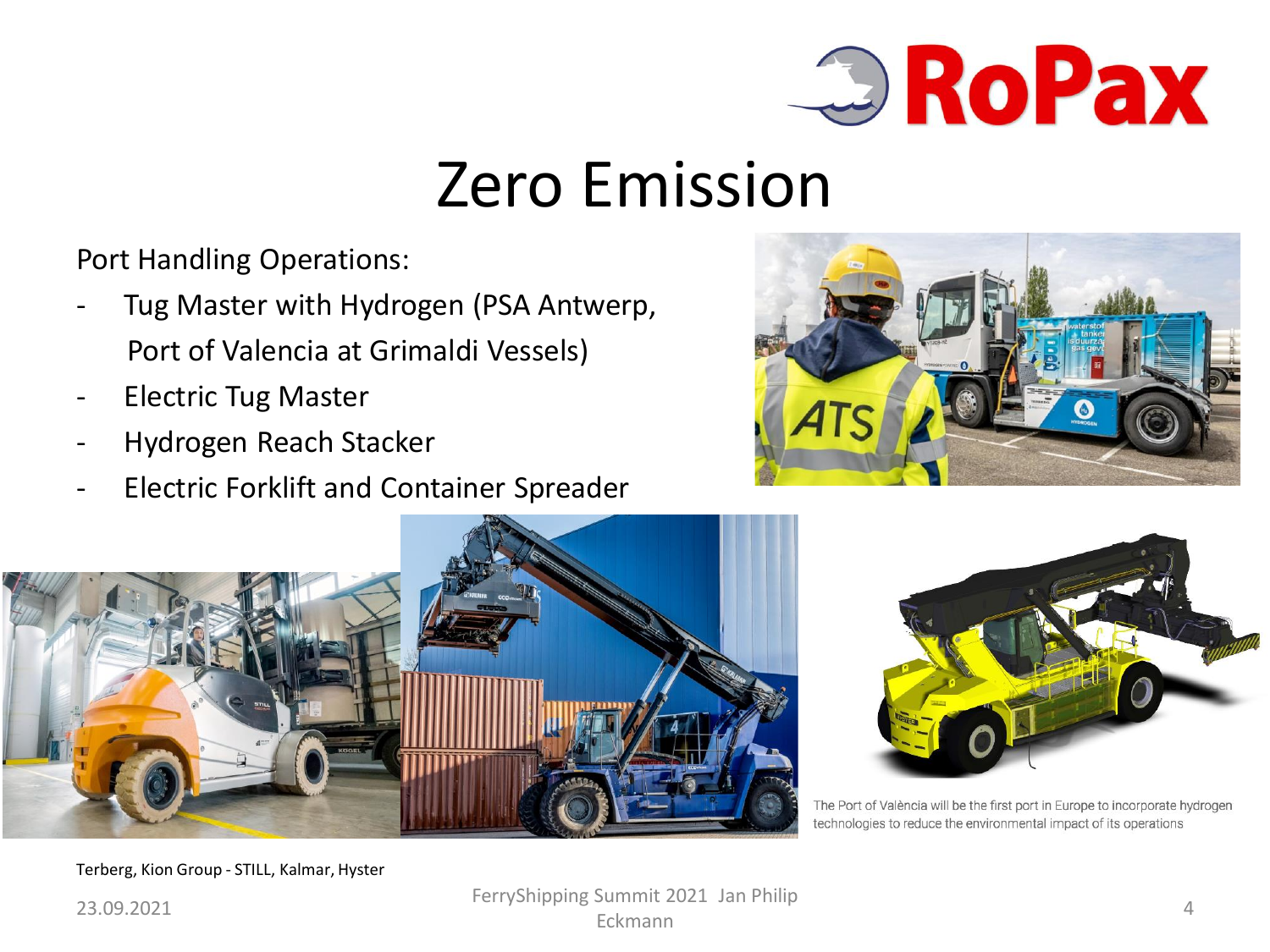

# Digitalization / Automation

Challenges for RoRo and RoPax port operators in the future:

- less personal
- Optimazition in vehicle operation
- Digitalization by data processing
- 5 G Standard





Terberg AutoTUG™ Automation Architecture

Terberg, Volvo Group, DFDS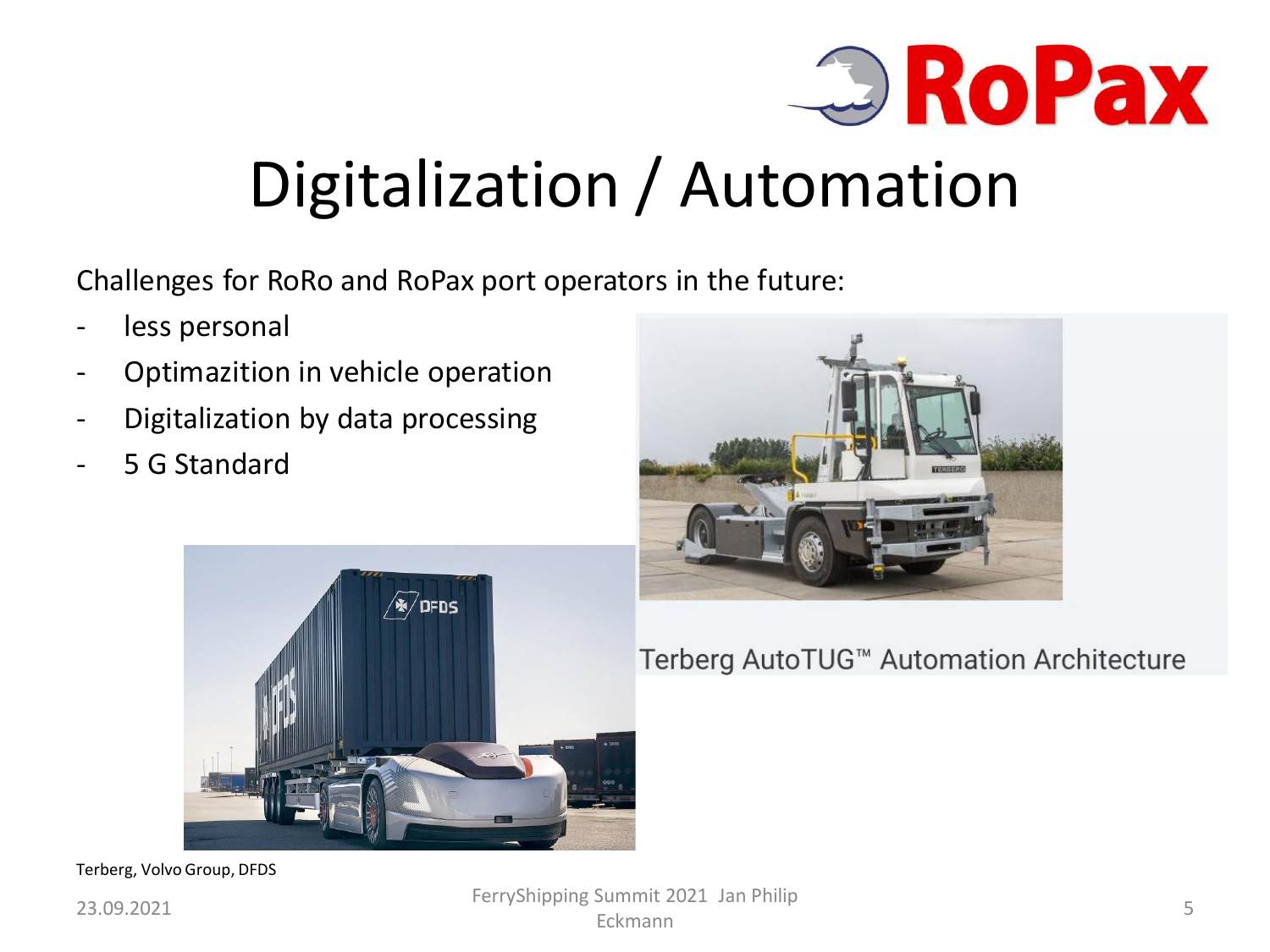

### Sustainable Growth

Ports need more space

- Gaining space through compression (Lübeck, Kiel, Rostock)
- Gaining space through land reclamation (Ystad, Trelleborg, Hirtshals, Barcelona, Valencia, Tanger etc.)







23.09.2021 FerryShipping Summit 2021 Jan Philip<br>Eckmann Eckmann **6**